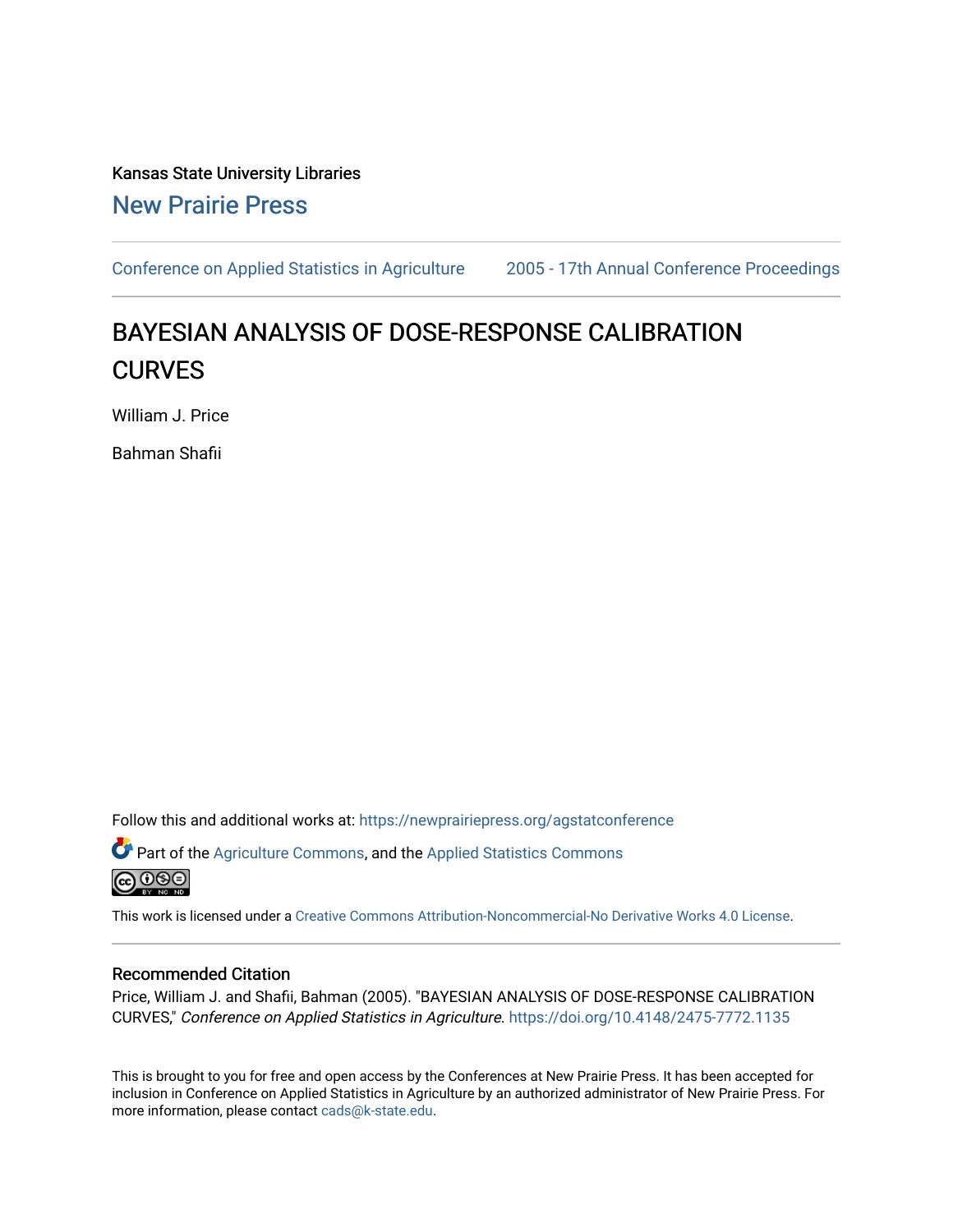# **BAYESIAN ANALYSIS OF DOSE-RESPONSE CALIBRATION CURVES**

**William J. Price, Bahman Shafii**

Statistical Programs College of Agricultural and Life Sciences University of Idaho, Moscow, ID

The statistical analysis of dose-response experiments typically models observed responses as a function of an applied dosage series. The estimated "dose-response curve" is used in predicting future responses, however, it is also commonly rewritten in an inverted form where dose is expressed as a function of the response. This modified "calibration curve" is useful in cases where observed responses are available, but their associated dosages are unknown. Traditional statistical techniques for the estimation of unknown doses from the dose-response curve are problematic, involving approximate solutions and methods. Alternatively, this type of inverse calibration problem naturally falls into the framework of Bayesian analysis. That is, one wishes to estimate the probability of an unknown dose value at an observed value of the response given the underlying relationship between the dose and response. This paper examines some potential Bayesian solutions to the calibration problem under various assumptive conditions. The required methodology in each case will be outlined for a dichotomous response variable and a logistic dose-response function. Empirical results will be demonstrated using data from an organic pesticide dose-response trial.

Keywords: Binomial Response, Logistic Function, Bayesian Estimation

## **I. INTRODUCTION**

Dose-response problems are common in agricultural and biological research and can readily be found in plant, soil, entomological, and animal sciences as well as microbiology, clinical, and pharmaceutical fields. Defining dose-response relationships is useful for assessing the effects of controlled experimental factors (dose) on measured responses. These problems can be generalized to include the effects of time on a response, e.g. seed germination, insect emergence; or chemical degradation as well as the more obvious settings which describe the effects of chemical exposure rates on a response. In most situations, analyses include modeling the response as a function of the dosage factor. The function chosen is typically nonlinear and usually drawn from the family of increasing or decreasing sigmoidal curves (probit, logistic, and Gompherz, for example), although asymptotic curves such as exponential or hyperbolic forms are also employed. Measured responses may be either continuous or discrete and parameter estimation is accomplished by using either linearized models or iterative nonlinear methods.

A problem related to the dose-response estimation is the bioassay. Bioassays typically involve the development of a standard or calibration curve which is subsequently used to adjust previously measured values or determine unknown quantities. For the later case, the researcher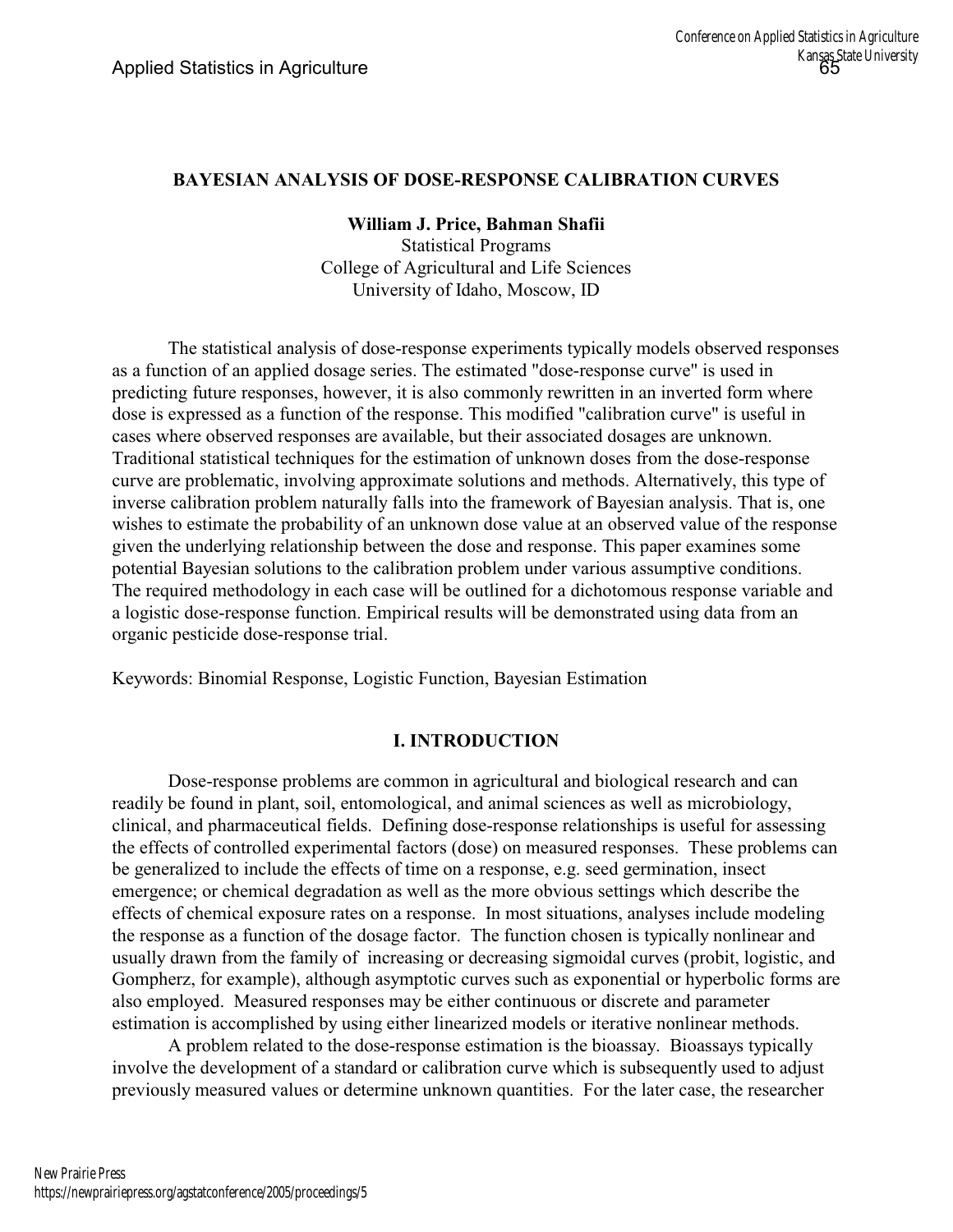measures a response for which the associated dose is unknown. Of practical concern is determining what dose generated the observed response. This question can be naturally posed in terms of Bayes Theorem: "What is the probability of a specified dose given the observed response and the dose-response curve?" This paper will outline and compare two Bayesian methods for estimating an unknown dose given a response assuming: 1) That the dose-response curve is known (deterministic) and 2) that the dose response curve is estimated. Although the general methods outlined below are applicable to any dose-response function, the material given will concentrate on a binomial response in conjunction with a logistic dose-response model.

#### **II. METHODS**

#### **Bayesian Dose-Response Estimation**

The logistic model, introduced by Berkson (1944), provides an easily interpreted framework for dose-response modeling and is commonly used in such analyses. In this case, the response of the j<sup>th</sup> replication for the i<sup>th</sup> level of dose,  $y_{ii}$ , is assumed to be distributed as a binomial variate. The entire data vector is denoted by **y** where  $\mathbf{y} = (y_{11}, y_{12}, ..., y_{II})$  and the proportion of success for the  $i<sup>th</sup>$  dose,  $x_i$ , is given by:

$$
\pi_i = \frac{1}{1 + \exp\left(-\beta(x_i - \gamma)\right)}\tag{1}
$$

where is a rate related parameter and is the dose for which the proportion of success is 0.5. The posterior distribution for  $= [ , ]$  is given by Bayes formula:

$$
p(\theta \mid y) = \frac{p(y \mid \theta) \cdot p(\theta)}{\int_{\theta} p(y \mid \theta) \cdot p(\theta) d_{\theta}}
$$
 (2)

where  $p(y \mid \cdot)$  is a likelihood for the data y evaluated over the parameters , and  $p(\cdot)$  is a prior distribution for the parameters . The likelihood, based on the binomial, is given as:

$$
L(\boldsymbol{\theta} \mid \boldsymbol{y}) = p(\boldsymbol{y} \mid \boldsymbol{\theta}) \propto \prod_{i=1}^{I} \prod_{j=1}^{J_i} (\pi_i)^{y_{ij}} (1 - \pi_i)^{N_{ij} - y_{ij}} \qquad (3)
$$

The prior probabilities for and must be user-specified, however, the upper bound on is open ended, i.e. it can be infinite. The bounds on may also be considered unbounded. In order to accommodate easier prior specification, the logistic model given in (1) can be reparameterized (Price, et al., 2003). Specifically, when the dose level is set to zero or the dose level is set to the maximum dose tested,  $x_{\text{max}}$ , the logistic model reduces to:

$$
\theta_0 = \frac{1}{1 + \exp(\beta \cdot \gamma)} \quad \text{and} \quad \theta_{\text{max}} = \frac{1}{1 + \exp(-\beta \cdot (x_{\text{max}} - \gamma))} \tag{4}
$$

where  $_0$  and  $_{max}$  are the proportions of success at dose = 0 and dose =  $x_{max}$ , respectively. Solving (4) for and yields:

$$
\gamma = \frac{x_{\text{max}} \cdot \ln((1 - \theta_0)/\theta_0)}{\ln((1 - \theta_0)/\theta_0) - \ln((1 - \theta_{\text{max}})/\theta_{\text{max}})}
$$
  

$$
\beta = \ln(((1 - \theta_0)/\theta_0)/\gamma)
$$
 (5)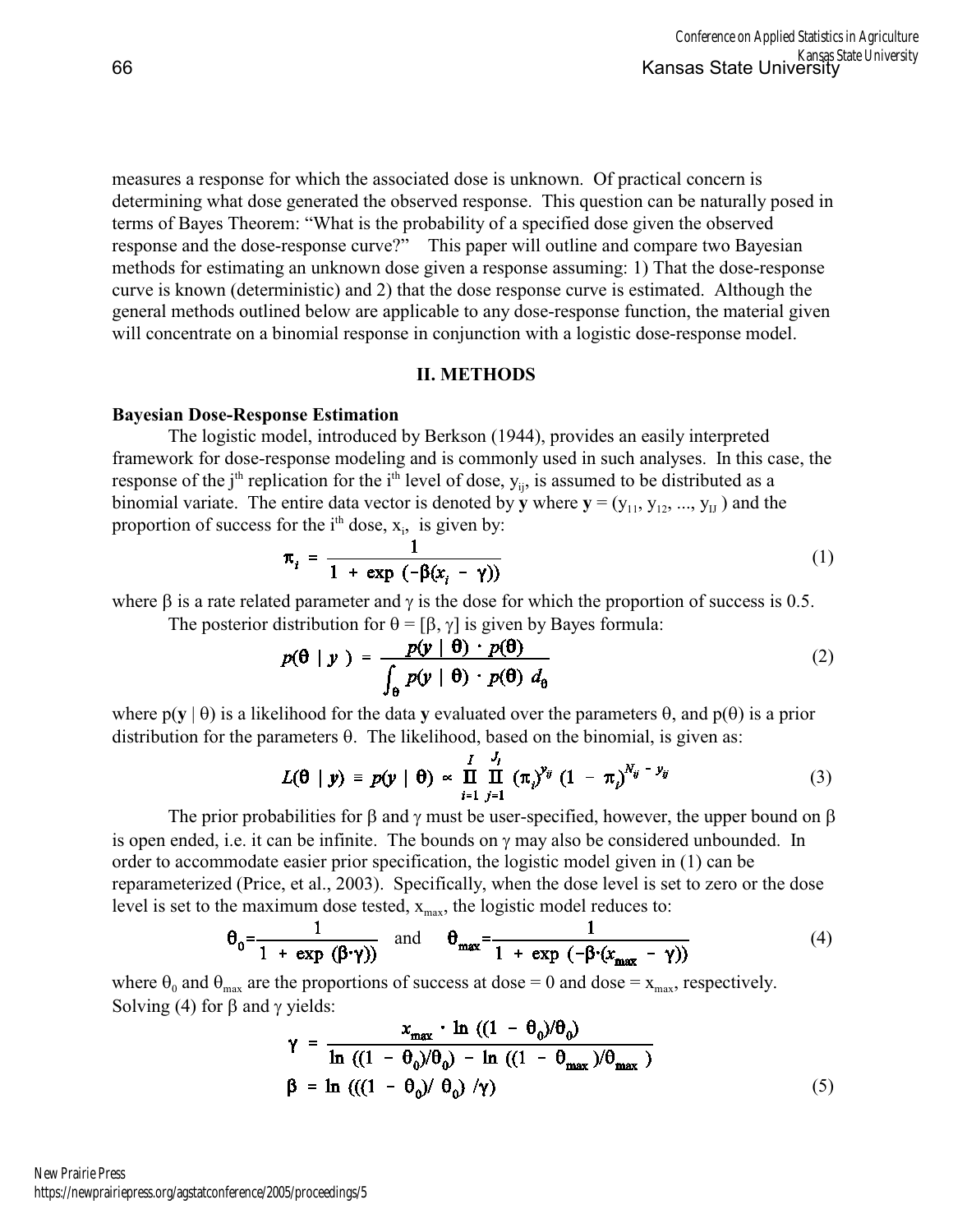which can be used to specify the logistic model (1) in terms of  $_{0}$  and  $_{\text{max}}$ . The proportions  $_{0}$ and  $_{\text{max}}$  take on values between 0 and 1. For prior specification, we can apply the principle of maximum entropy (Jaynes, 2003) to define uniform prior probability distributions for  $_{0}$  and  $_{max}$ as p(  $_0$ ) = p(  $_{max}$ ) = beta[1,1]. Furthermore, assuming independence of  $_0$  and  $_{max}$ , the joint probability distribution of is then  $p() = p()_0 \cdot p()_{max}$ . The reparameterized posterior distribution (2) can then be written as:

$$
p(\theta_0, \theta_{\text{max}} | y) = \frac{p(y | \theta_0, \theta_{\text{max}}) \cdot p(\theta_0) \cdot p(\theta_{\text{max}})}{\int_{\theta_0} \int_{\theta_{\text{max}}} p(y | \theta_0, \theta_{\text{max}}) \cdot p(\theta_0) \cdot p(\theta_{\text{max}}) d_{\theta_0} d_{\theta_{\text{max}}}}
$$
(6)

The marginal distributions for  $_{0}$  and  $_{max}$  can be found through integration of the posterior distribution in (6) using numerical or simulation (Monte Carlo) techniques. Given these marginal distributions, the associated distributions and point estimates for and can also be found using the relationships in (5).

## **Estimation of an Unknown Dose**

#### **(i) Dose-response curve with known parameters**

Given a new observation of M successes from N trials at an unknown dose, and assuming the logistic dose-response curve shown in (1) with the parameters  $_0$  and  $_{max}$  known, the probability that the unknown dose  $= x$  given the observed proportion of success, M/N, is :

$$
p(x \mid M, N, \theta_0, \theta_{\text{max}}) \propto p(M \mid x, N, \theta_0, \theta_{\text{max}}) \cdot p(x) = \pi^M (1 - \pi)^{N-M} p(x)
$$
\n(7)

where  $p(x)$  is a prior probability for x. Assuming a uniform distribution for x within the calibration range of doses, a closed form solution for the point estimate of x is:

$$
\hat{x} = (\ln \left( \frac{M}{N - M} \right) / \beta) + \gamma \tag{8}
$$

and a  $(1 - \frac{1}{2})$ % credible interval for x can be derived from the posterior distribution (7) using:

$$
p(L \leq x \leq U) = 1 - \alpha \tag{9}
$$

where L and U are the upper and lower percentiles, respectively, of the posterior distribution given in (7).

## **(ii) Dose-response curve known with estimated parameters**

This scenario is similar to (i) above, however it relaxes the assumptions on the doseresponse curve by incorporating its error of estimation into the problem. Hence, we assume that 1) M successes in N trials at an unknown dose have been observed, 2) the logistic model (1) is used, and 3) the parameters  $_0$  and  $_{max}$  are estimated from a set of calibration data, [y<sub>ii</sub>, x<sub>i</sub>].

If the observed M successes are independent of the calibration responses, **y**, and the unknown dose, x, is independent of the parameters,  $_0$  and  $_{max}$ , then the posterior density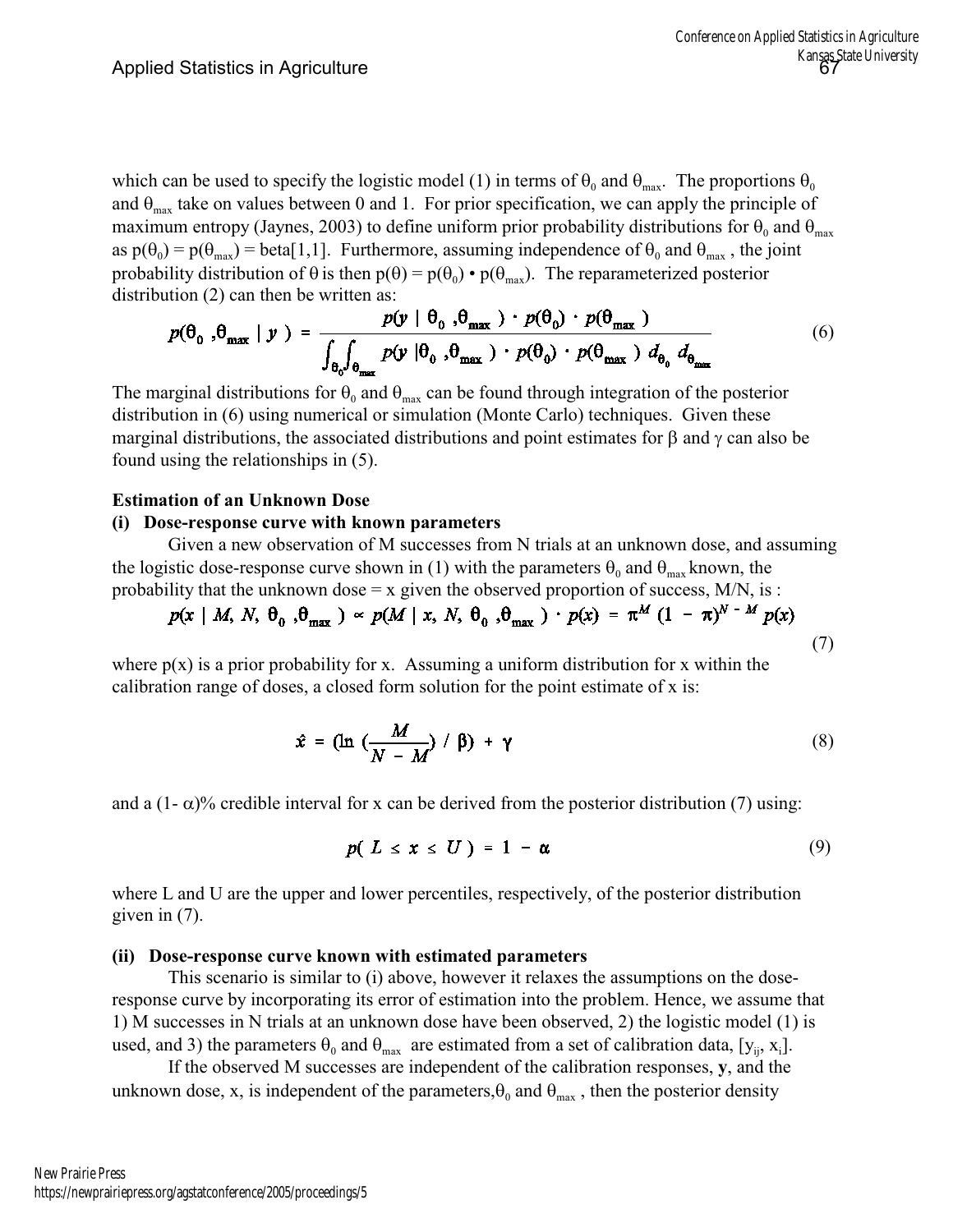function for the unknown dose can be derived from  $p(M | x)$  and  $p( \theta, \theta, \theta)$  as:

$$
p(x \mid M, N, y) \propto \int_{\theta_0} \int_{\theta_{\text{max}}} p(M \mid x) \cdot p(x) \cdot p(\theta_0, \theta_{\text{max}} \mid y) d_{\theta_0} d_{\theta_{\text{max}}} \tag{10}
$$

where  $p(M | x)$  is given by  $\int_{i}^{M} (1 - i)^{N-M}$ ,  $p(x)$  is the prior distribution for the unknown dose, x, and p( $_{0}$ ,  $_{\text{max}}$  | **y**) is the posterior distribution given in (6). In essence, this filters the posterior distribution above in (7) through the posterior distribution from the dose-response curve estimation.

Using a predefined prior distribution for x, a solution for the unknown dose as well as the associated  $(1 - )\%$  credible intervals can be found from (10) using numerical or simulation techniques.

All programs and graphics were carried out using SAS (2001). Sample programs and data are available at:<http://www.uidaho.edu/ag/statprog> .

# **III. EMPIRICAL RESULTS**

The data used to demonstrate the methods outlined above represent the effects of an organic pesticide on the egg hatch of black vine weevil (BVW). This organism provides a good biological model for assessing the efficacy of the pesticide. In the dose-response experiment, 20 eggs were placed in a petri dish with a fixed dose of the pesticide. Nine doses (concentrations) were used ranging from 0.0 to 0.03 g. Each dose was replicated 10 times and the experiment was repeated three times. The number of eggs failing to hatch (unhatched) out of the 20 possible was recorded as a success.

The logistic model given in (1) provided a good fit to the data (Figure 1). Both parameters,  $_0$  and  $_{\text{max}}$ , were significant and the 95% credible regions reasonable. The rate of unhatched eggs at dose =  $0.0g$ ,  $_0$ , was estimated at 0.0175 while the final unhatched rate,  $_{\text{max}}$ , was essentially 100% at 0.9999. Translated into the natural parameters of the logistic function,  $\lceil$ ,  $\rceil$  gave an inflection point of = 0.0086g and a rate parameter estimate of = 466.8 (Table 1).

## **(i) Dose-response curve with known parameters**

Assuming the logistic model and the point estimates given above and three "new" observed unhatched rates (5/20, 10/20, and 19/20), the most probable doses were estimated. The prior distribution for the unknown dose in each case was assumed uniform within the range of doses tested, i.e. U[0.0, 0.03]. The posterior distributions, most probable values, and 95% credible regions obtained through numerical methods are given in Figure 2. As the mortality rates approach 0.0 or 1.0, the posterior distributions for the unknown doses become skewed, while that of the 50% rate is symmetrical. Each of these scenarios assumed 20 trials. The effects of increasing the number of trials on the posterior distribution is demonstrated in Figure 3, while maintaining the rate of unhatched eggs at 50%. As expected, the dispersion of the distribution decreases as the number of trials increases from 20 to 100. Hence, increasing the number of trials used to determine an unknown dose will increase the precision of the final estimate. Such a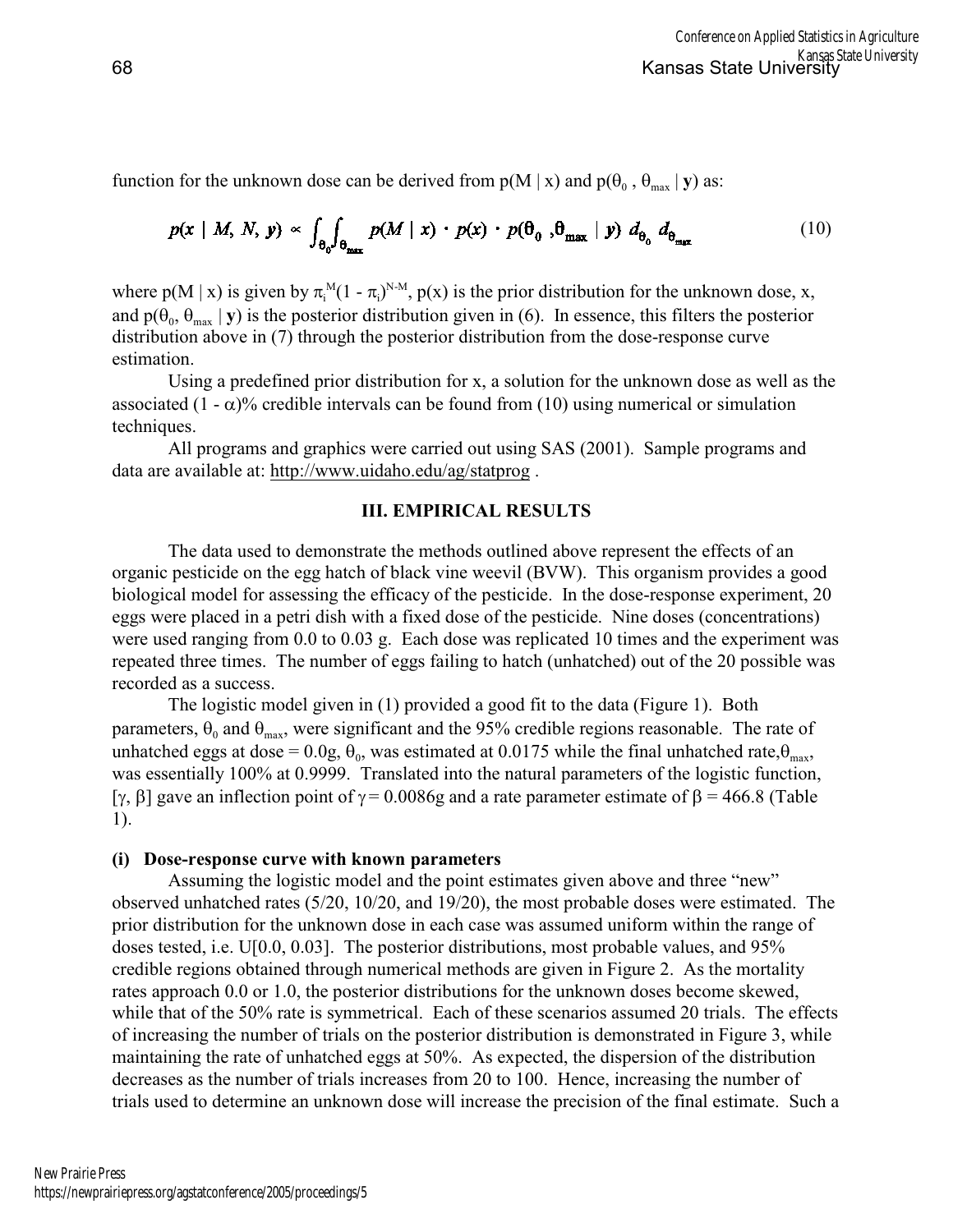sensitivity analysis could prove useful for determining desired precision and sample sizes for estimating unknown doses.

## **(ii) Dose-response curve with estimated parameters**

While the method demonstrated above provides estimates of the unknown dose, it fails to account for the variability associated with the calibration curve estimation. As a means of incorporating that variability, the estimated posterior distribution of the calibration parameters, (6), was used as shown in (10) to obtain the unknown dose posterior for 10/20 successes. The uniform prior was again assumed for dose. Figure 4 shows this posterior distribution in comparison to the previous estimation. The distribution and point estimate appear similar to the results above with slightly wider credible limits: 0.0071 to 0.0104. Although accounting for the calibration curve error did increase the error of the final dose estimation, the effect was not as prominent as might be expected. Examination of the calibration data provides some explanation. The calibration data, as shown in Figure 1, represents 1580 trials which leads to a very high level of precision for the calibration curve. In order to reduce this precision, data points were randomly selected from each dose of the original data to give a total of 310 trials. The doseresponse curve was then re-estimated and the posterior dose distributions above were recomputed using this subset data. These results are shown in Figure 5. The credible regions are wider when the calibration error is incorporated and the point estimates remain unchanged.

While interval estimates provide some insight into the difference between the two distributions, it would be more useful to quantify this difference. Shannon's Entropy (Shannon, 1948) provides a measure of information for probability distributions:

$$
H = -\sum_{i} p(x_i) \cdot \ln (p(x_i)) \tag{13}
$$

where  $p(x_i)$  represents the posterior probability of the i<sup>th</sup> level of dose. By taking the ratio of entropy values from two distributions, a measure of relative information can be defined as: . If  $H_2$  represents the entropy of the "calibration curve known" distribution, i.e. method (i), and H<sub>1</sub> the "parameters estimated" distribution, method (ii), the value of  $E_R$  will measure the relative efficiency or distance from method ii) compared to the "perfect" information of method (i). For the example of 10/20 successes, the efficiency is  $E_R = 0.939$ . As the number of trials used to determine the unknown dose is increased, however, the efficiency drops (Table 2). This occurs because the error from the calibration curve estimation eventually becomes larger relative to the precision in the unknown dose posterior distribution. Hence, increasing the sampling effort for the unknown dose can not overcome the underlying variability in the calibration curve. Therefore, when estimation of unknown doses is of concern, it is prudent to focus sampling effort and resources on the development of the calibration curve.

## **Posterior Distribution Behavior**

The examples above have concentrated on the case where 50% success is observed. Figure 6 demonstrates the differences seen between the methods (i) and (ii) at a higher rate of success, say 19/20. Most notable is the increase in the most probable value (point estimate) from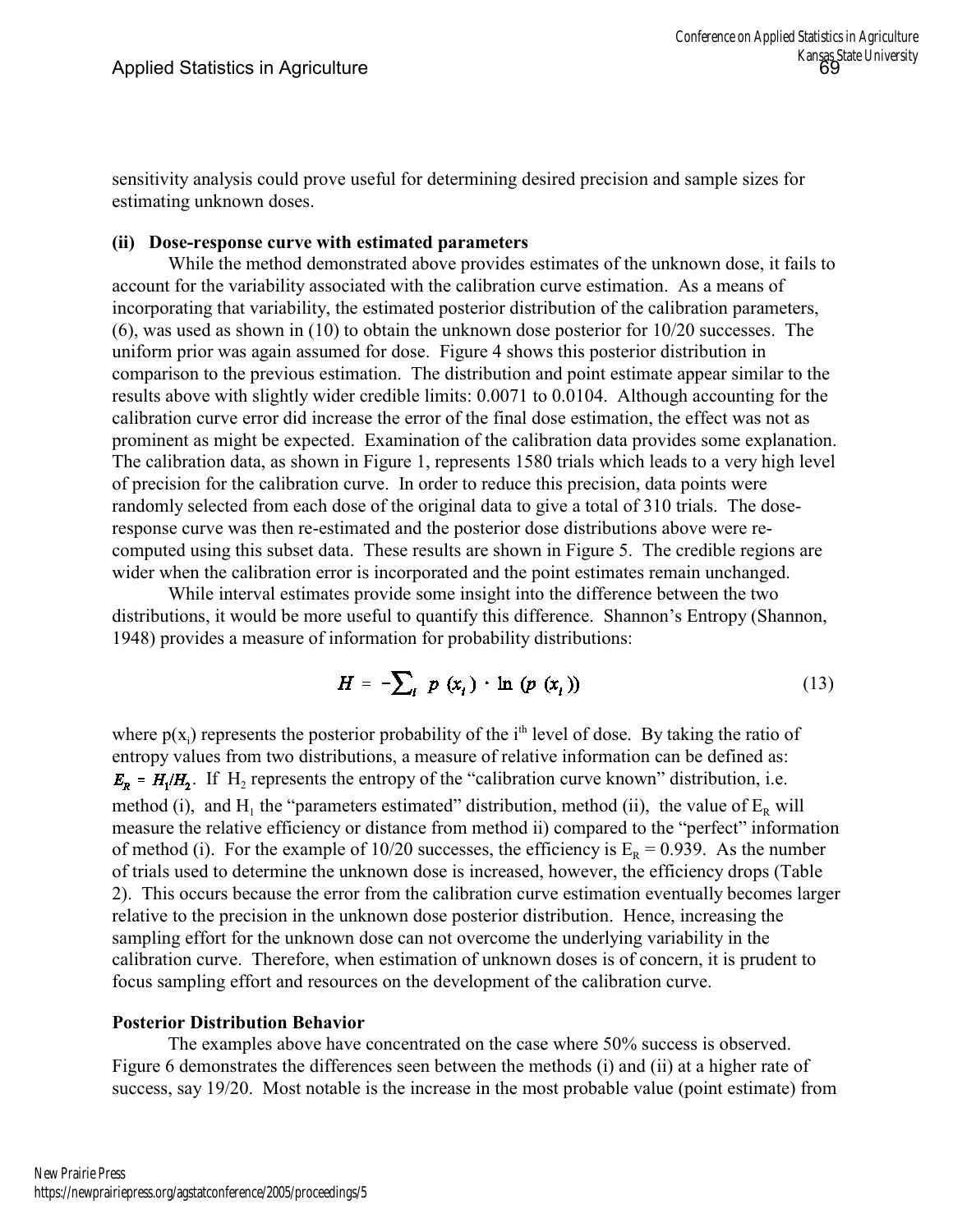method (i) to method (ii). This is due to an increase in distribution skewness, most likely caused by the curvature of the likelihood in  $(6)$  at higher values of  $\mu$ . A similar shift in skewness, but in the opposite direction, can be shown for low success rates.

At more extreme success rates, e.g. 0 % and 100%, the distributional behavior is more unusual. Under these conditions, the distributions become open ended with no lower bounds in the case of 0 successes and no upper bound with 100 % success. Figure 7 demonstrates the later case with 20/20 successes. The unknown dose is estimated at 0.03, the maximum possible, with a lower 95% credible limit of 0.0138. This is interpreted as follows: When 100% of the BVW eggs fail to hatch, the best guess for the associated dose is 0.03g, however, the dose could be as low as 0.0138g. In cases with zero successes, the estimated dose would be 0.0g with an upper bound representing the largest possible dose that could be present.

#### **IV. CONCLUDING REMARKS**

Dose-response estimation is widely used in scientific research and often involves calibration curves used to determine unknown doses through bioassay studies. The bioassay problem is naturally posed as a Bayesian estimation problem. Estimation of an unknown dose can be carried out using the calibration curve in a deterministic fashion or by incorporating the error inherent from the estimation. Using the later approach will decrease the precision of the final dose estimation. However, the degree to which this may occur will depend on the amount of information used for estimating the calibration curve. Increasing sampling effort for the unknown dose can not overcome the error associated with the calibration curve. Therefore, it is important to concentrate sampling resources on development of the calibration curve, rather than the measurement of the unknown dosages.

#### **REFERENCES**

- Berkson, J. 1944. Application of the Logistic function to bio-assay. J. Amer. Stat. Assoc. 39, pp 357-65.
- Jaynes, E. T. 2003. Probability Theory. Cambridge University Press, Cambridge, UK. pp. 727.
- Price, W. J., B. Shafii, K. B. Newman, S. Early, J. P. McCaffrey, M. J. Morra. 2003. Comparing Estimation Procedures for Dose-response Functions. *In* Proceedings of the Fifteenth Annual Kansas State University Conference on Applied Statistics in Agriculture [CD-ROM], Kansas State University, Manhattan, KS, pp. 82-99.

SAS Inst. Inc. 2001. SAS Online Doc, Version 8, Cary, NC.

Shannon, C., 1948. The Mathematical Theory of Communication. Bell System Technical Journal, 27: 379, 623.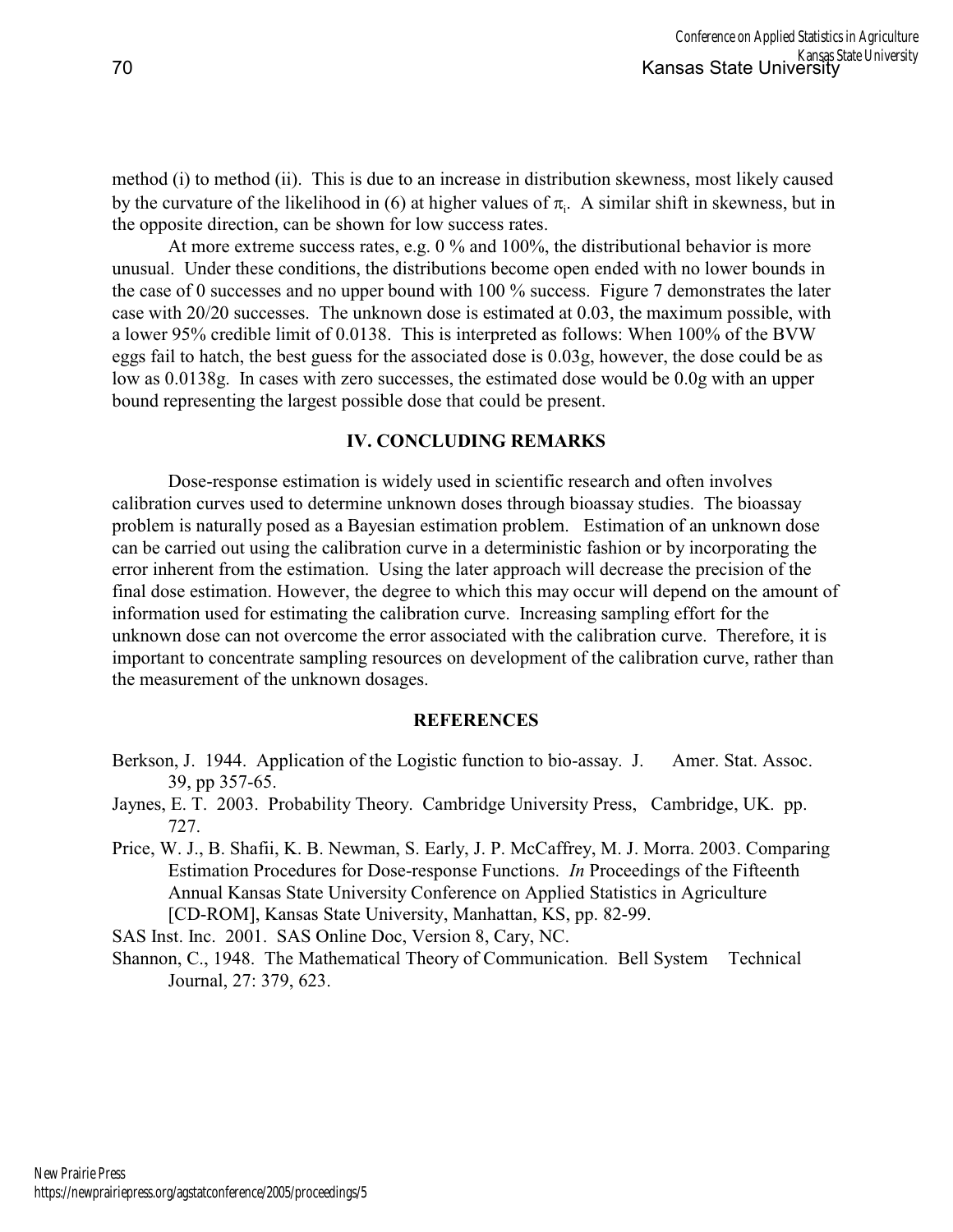|              |          | 95% Credible Region |         |
|--------------|----------|---------------------|---------|
| Parameter    | Estimate | Lower               | Upper   |
| $\mathbf{0}$ | 0.01750  | 0.01280             | 0.02320 |
| max          | 0.99995  | 0.99990             | 0.99998 |
|              |          |                     |         |
|              | 0.00864  | 0.00832             | 0.00891 |
|              | 466.8000 | 423.547             | 502.796 |

**Table 1.** Parameter estimates and 95% credible regions for the logistic model fitted to the Black Vine Weevil data.

**Table 2.** Relative efficiencies  $(E_R)$  of various sample sizes. Proportion of success held is constant at 50%.

| Observed<br><b>Successes</b> | Total#<br><b>Trials</b> | $E_R$ |
|------------------------------|-------------------------|-------|
| 10                           | 20                      | 0.939 |
| 25                           | 50                      | 0.913 |
| 50                           | 100                     | 0.876 |
| 400                          | 800                     | 0.670 |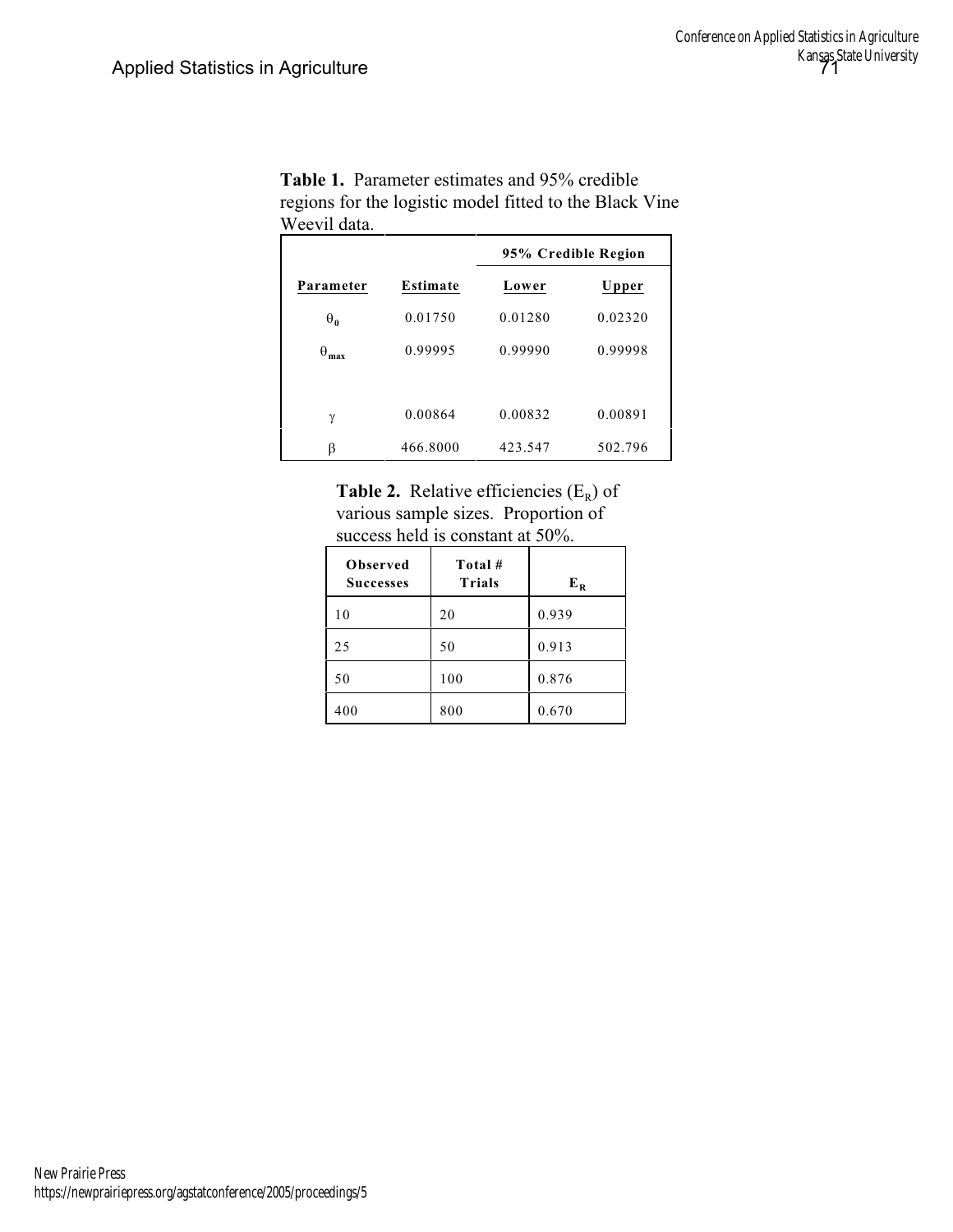

**Figure 1.** Estimated logistic curve fitted to the Black Vine Weevil data.



**Figure 2.** Posterior distributions for an unknown dose given a) 5, b) 10, and c) 19 successes out of 20 trials. Lower (L) and upper (U) 95% credible intervals along with most probable values are also indicated.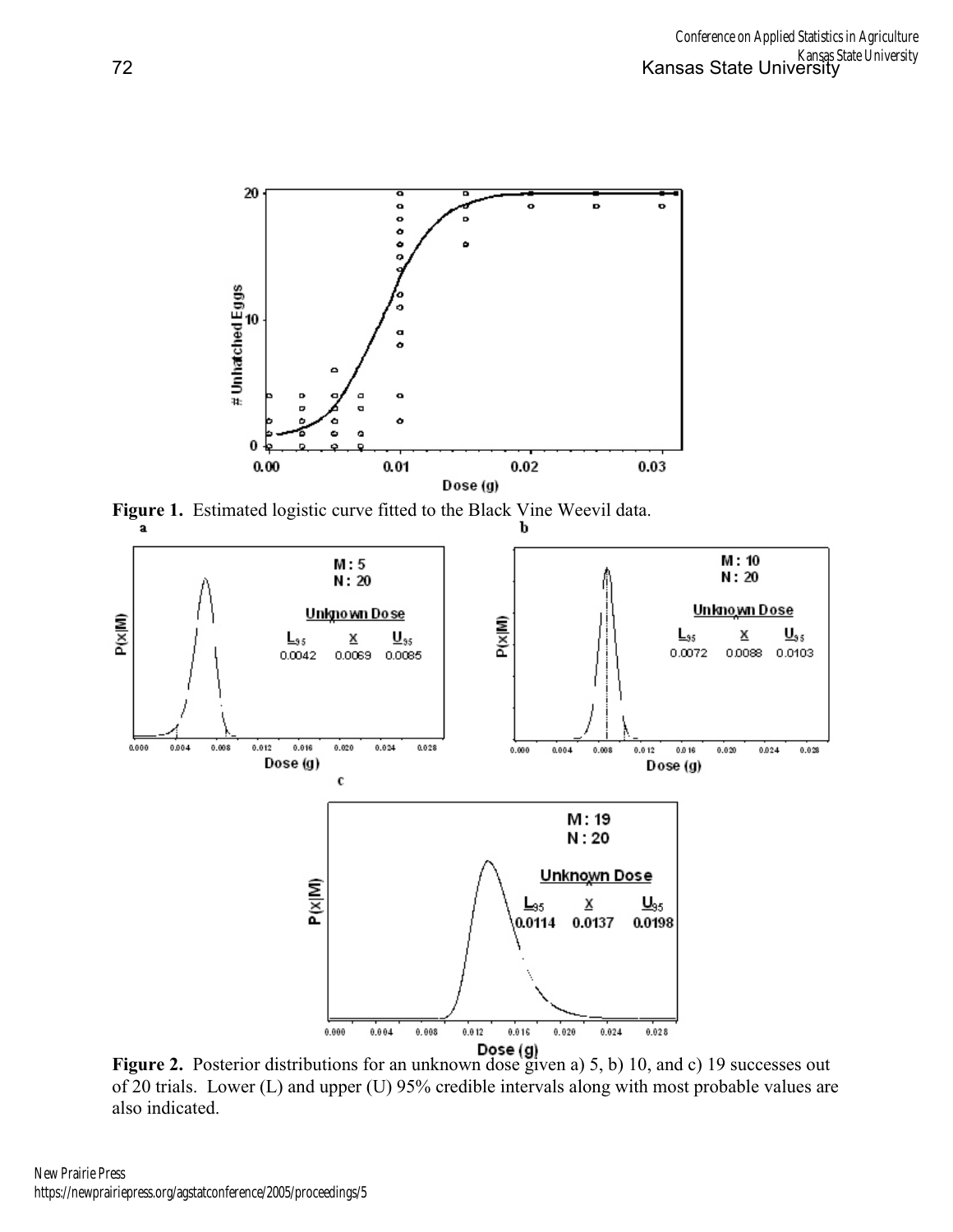

Figure 3. Posterior distribution for an unknown dose given a 50% success rate under various sampling intensities.



**Figure 4.** Posterior distributions of an unknown dose given a 50% success rate. Solid curve represents estimation with the dose-response curve known, while the dashed curve represents estimation with the dose-response curve estimated. Estimation is carried out using the complete Black Vine Weevil data set (1580 observations).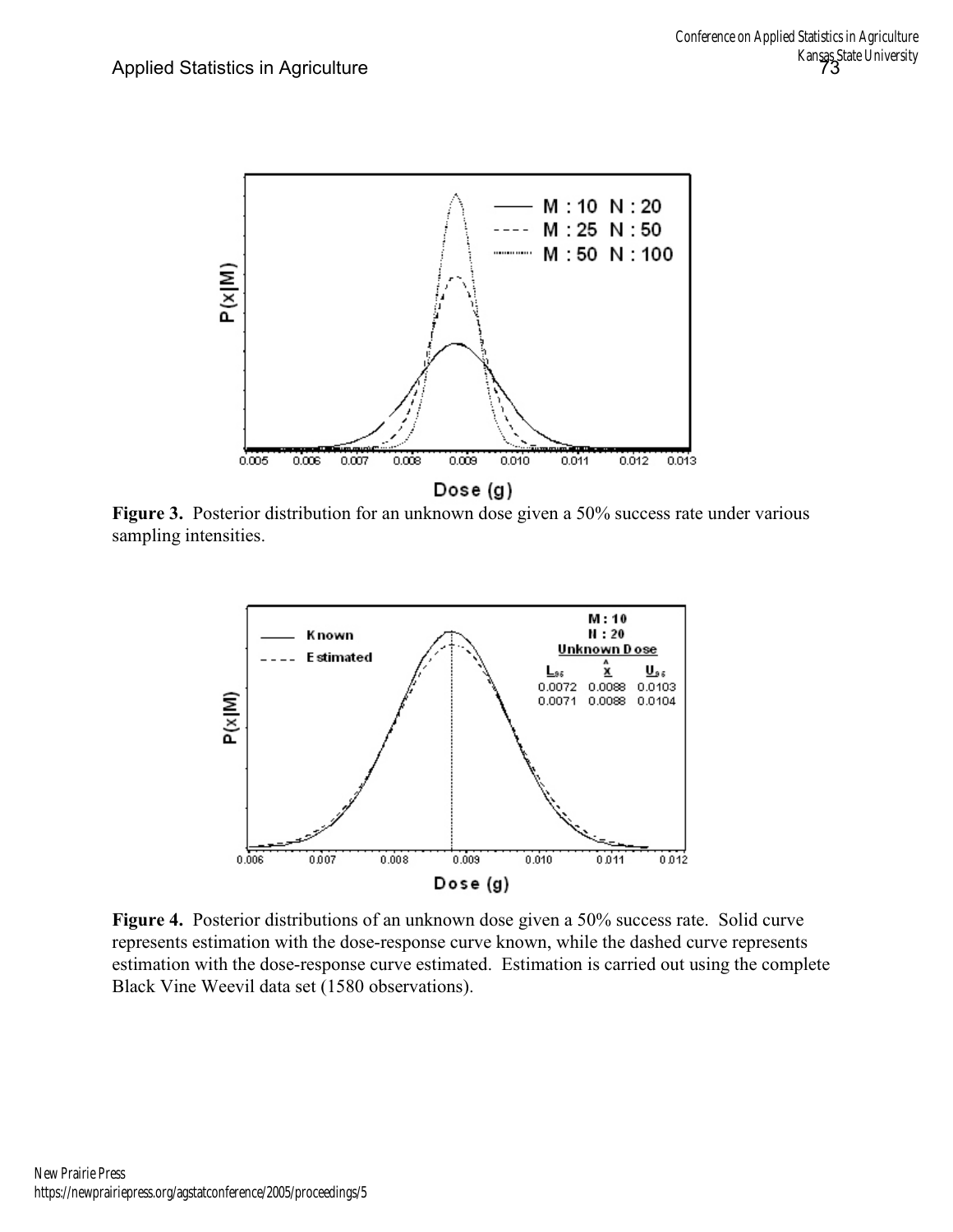

**Figure 5.** Posterior distributions of an unknown dose given a 50% success rate. Solid curve represents estimation with the dose-response curve known, while the dashed curve represents estimation with the dose-response curve estimated. Estimation is carried out with a partial Black Vine Weevil data set (310 observations).



**Figure 6.** Posterior distributions of an unknown dose given 19/20 successes. Solid curve represents the case with the dose-response curve known, while the dashed curve represents the case where the dose-response curve is estimated.